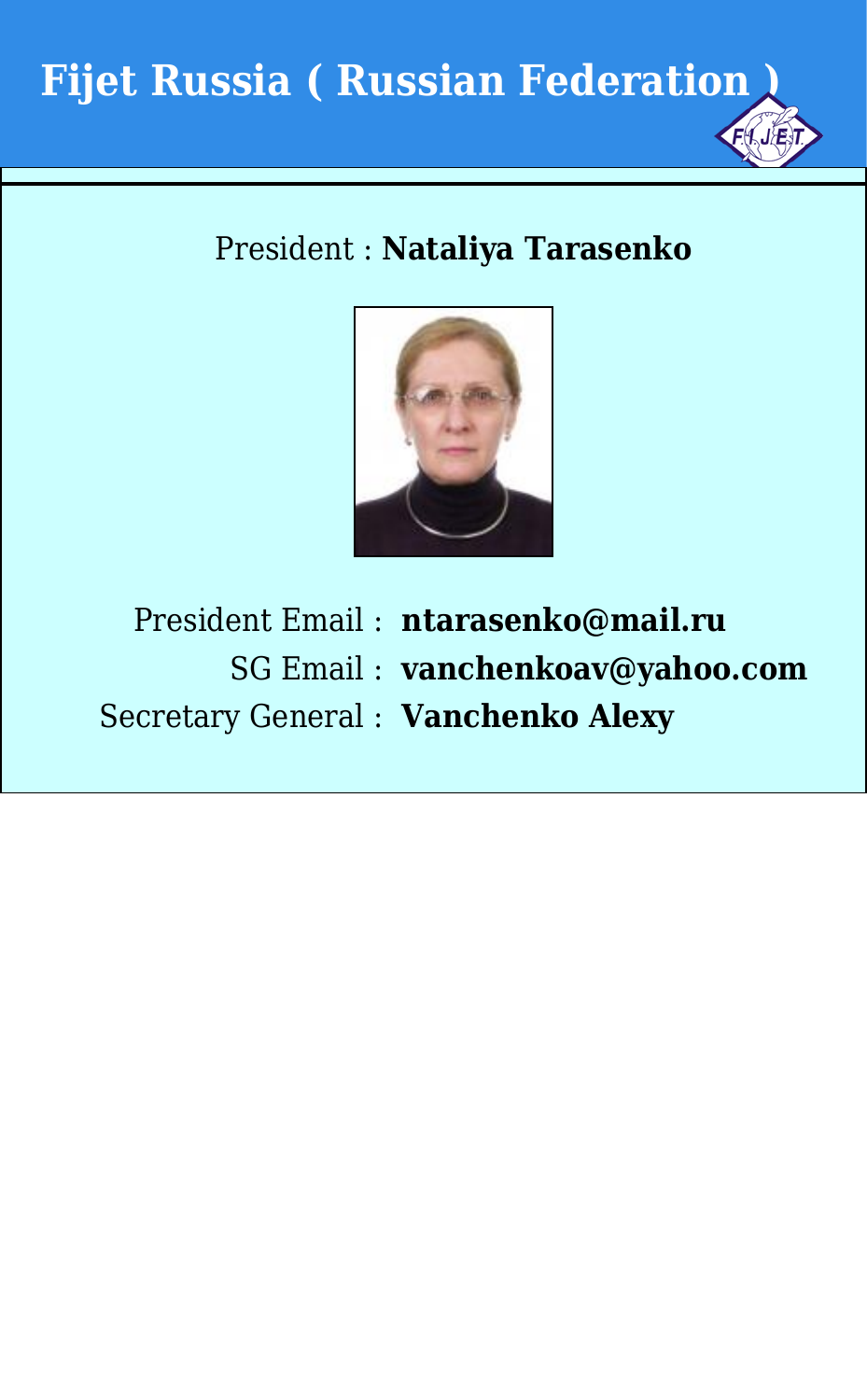| $\mathbf{1}$   | Name:<br>Press Card<br>Number:<br>Category:<br>Email: | <b>Beloglazov Stanislav</b> |
|----------------|-------------------------------------------------------|-----------------------------|
|                |                                                       |                             |
| $\overline{2}$ | Name:<br>Press Card<br>Number:<br>Category:<br>Email: | <b>Blinova Alla</b>         |
|                |                                                       |                             |
| 3              | Name:<br>Press Card<br>Number:<br>Category:<br>Email: | <b>Bogdanova Svetlana</b>   |
|                |                                                       |                             |
| $\overline{4}$ | Name:<br>Press Card<br>Number:<br>Category:<br>Email: | <b>Bozhko Nina</b>          |
|                |                                                       |                             |
| 5              | Name:<br>Press Card<br>Number:<br>Category:<br>Email: | <b>Bozhko Yuri</b>          |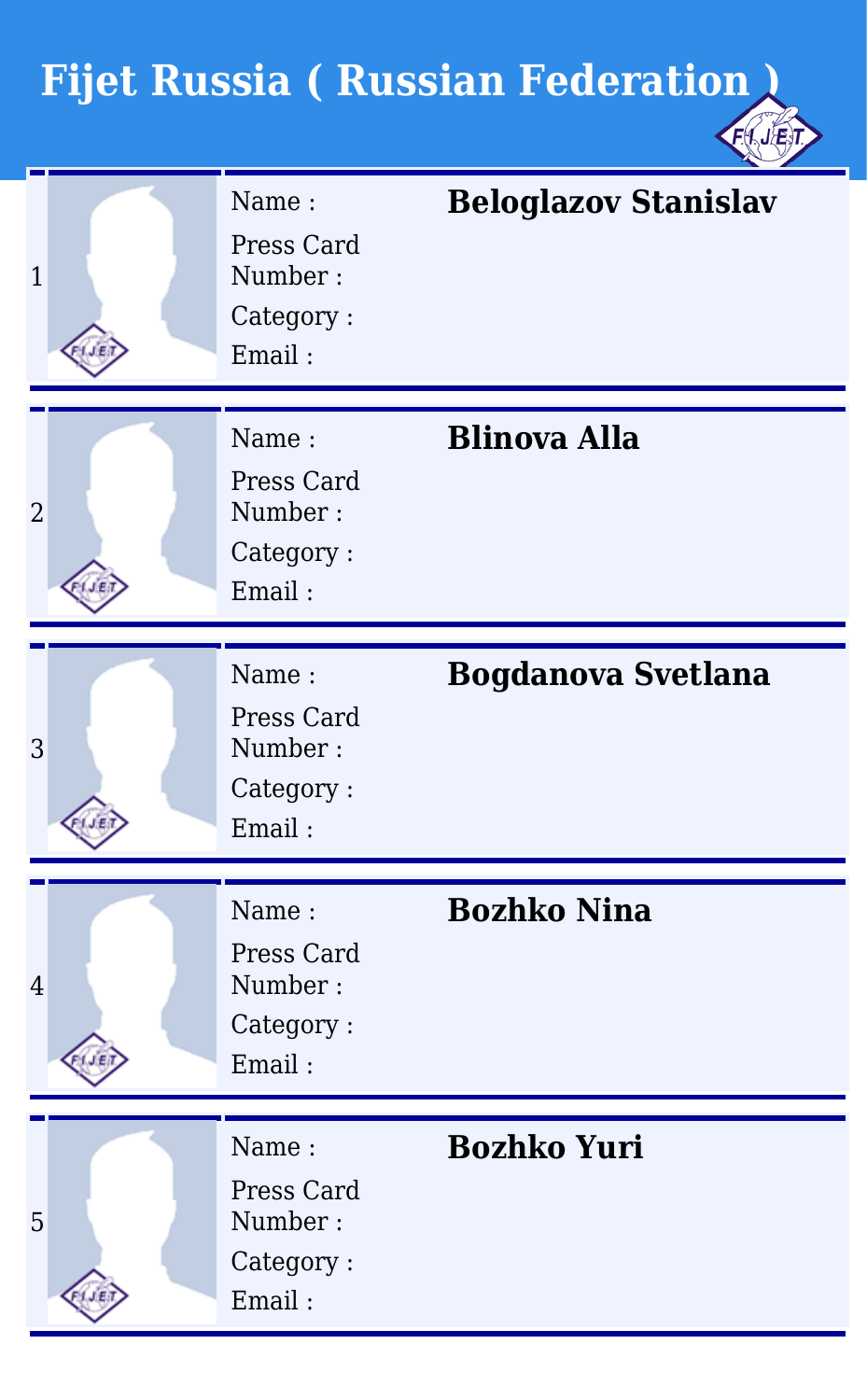| 6  | Name:<br>Press Card<br>Number:<br>Category:<br>Email: | <b>Buyanov Valeriy</b>     |
|----|-------------------------------------------------------|----------------------------|
|    |                                                       |                            |
| 7  | Name:<br>Press Card<br>Number:<br>Category:<br>Email: | <b>Dorogavtsev Mikhail</b> |
|    |                                                       |                            |
| 8  | Name:<br>Press Card<br>Number:<br>Category:<br>Email: | <b>Ebel Nadezda</b>        |
|    |                                                       |                            |
| 9  | Name:<br>Press Card<br>Number:<br>Category:<br>Email: | Ermachenko Olga            |
|    |                                                       |                            |
| 10 | Name:<br>Press Card<br>Number:<br>Category:<br>Email: | <b>Gornaia Elena</b>       |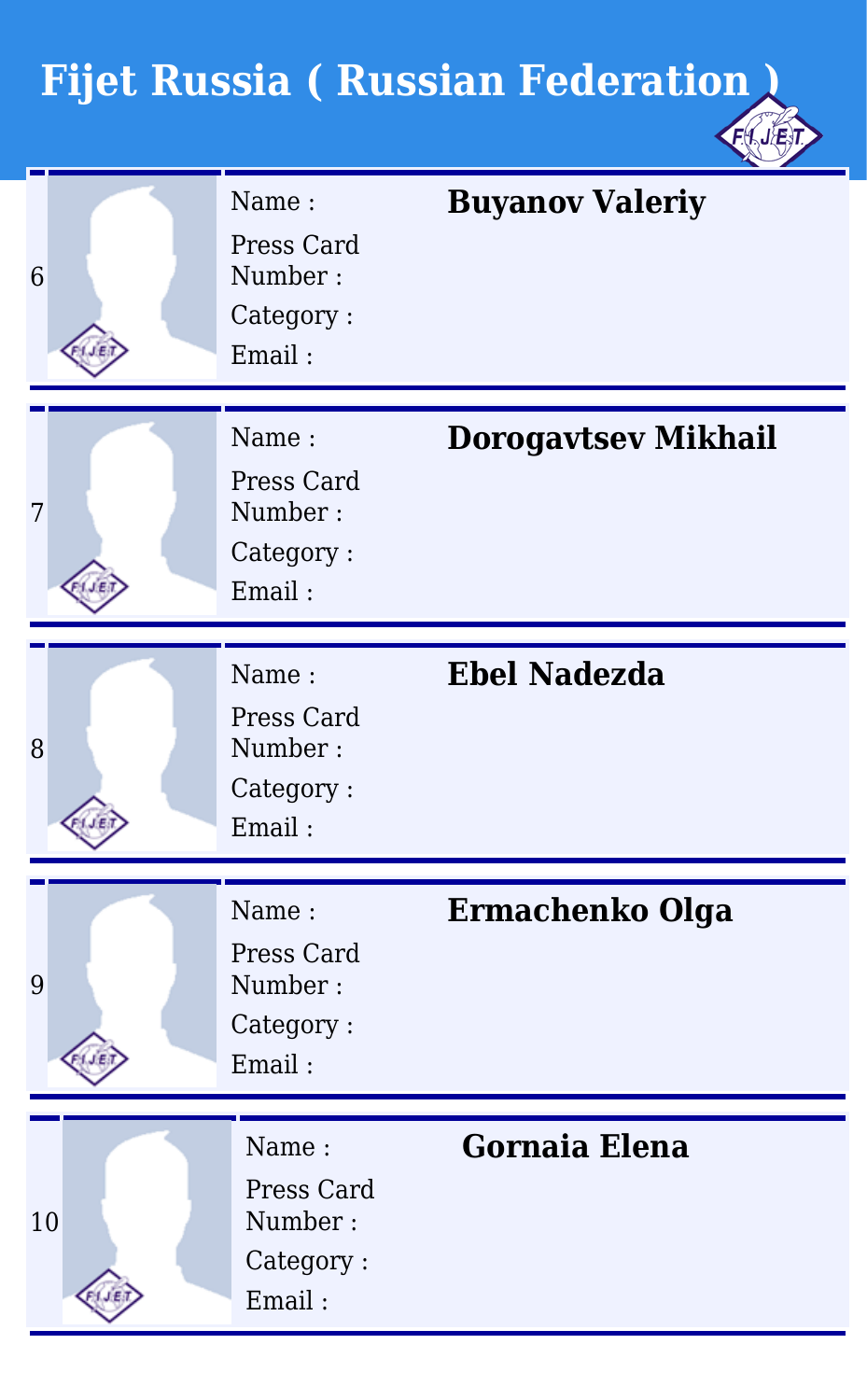| 11 | Name:<br>Press Card<br>Number:<br>Category:<br>Email: | <b>Isaakov Konstantin</b> |
|----|-------------------------------------------------------|---------------------------|
|    |                                                       |                           |
| 12 | Name:<br>Press Card<br>Number:<br>Category:<br>Email: | <b>Isaev Leonid</b>       |
|    |                                                       |                           |
| 13 | Name:<br>Press Card<br>Number:<br>Category:<br>Email: | Isaeva Svetlana           |
|    |                                                       |                           |
| 14 | Name:<br>Press Card<br>Number:<br>Category:<br>Email: | Ivochkina Ekaterina       |
|    |                                                       |                           |
| 15 | Name:<br>Press Card<br>Number:<br>Category:<br>Email: | <b>Kishinevskiy Efim</b>  |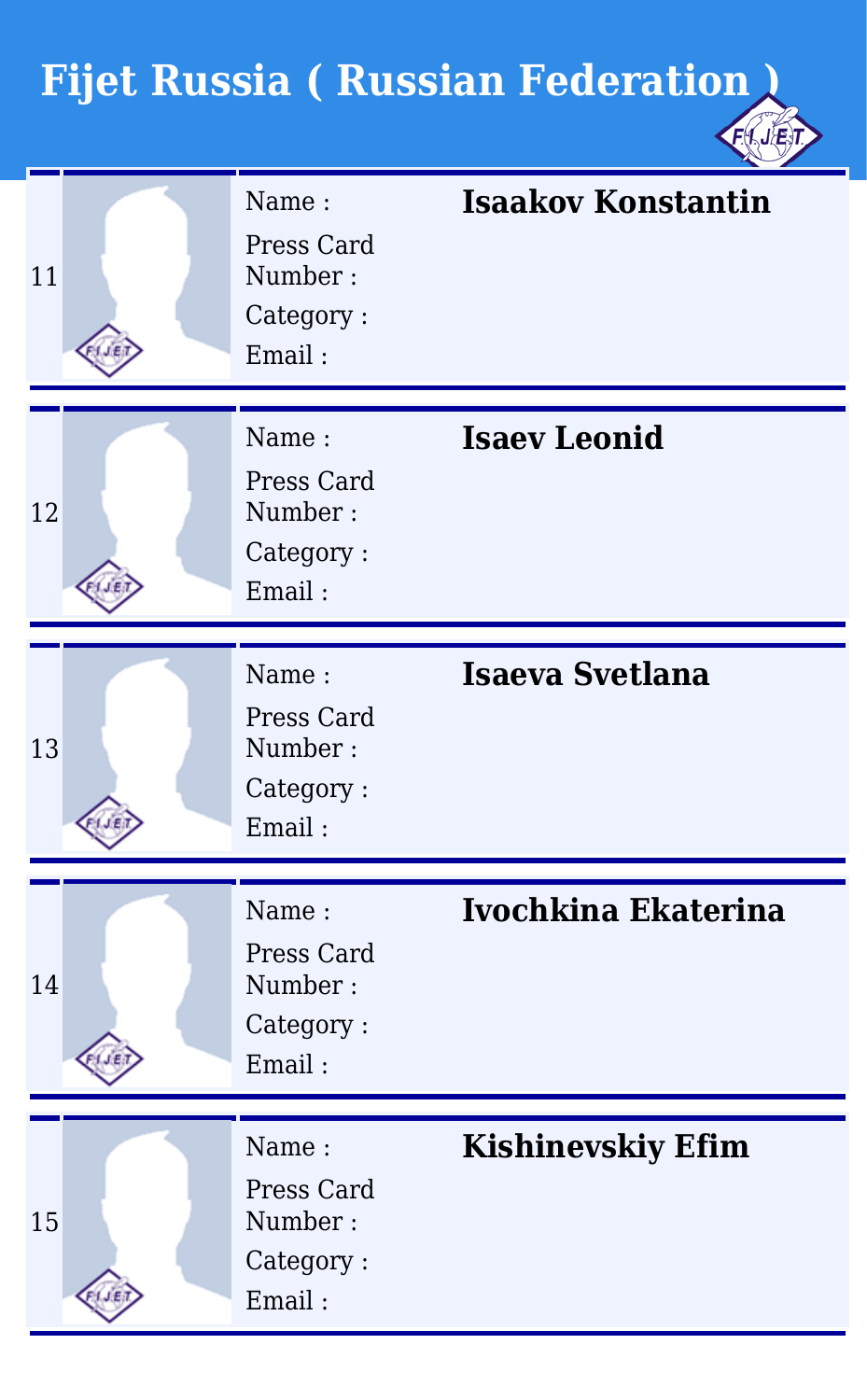| 16 | Name:<br>Press Card<br>Number:<br>Category:<br>Email: | <b>Klimenok Natalia</b>           |
|----|-------------------------------------------------------|-----------------------------------|
| 17 | Name:<br>Press Card<br>Number:<br>Category:<br>Email: | <b>Komarov Viktor</b>             |
| 18 | Name:<br>Press Card<br>Number:<br>Category:<br>Email: | Konstantinovskaya<br><b>Maria</b> |
| 19 | Name:<br>Press Card<br>Number:<br>Category:<br>Email: | <b>Kutlunina Elena</b>            |
| 20 | Name:<br>Press Card<br>Number:<br>Category:<br>Email: | Kutlunina Natalia                 |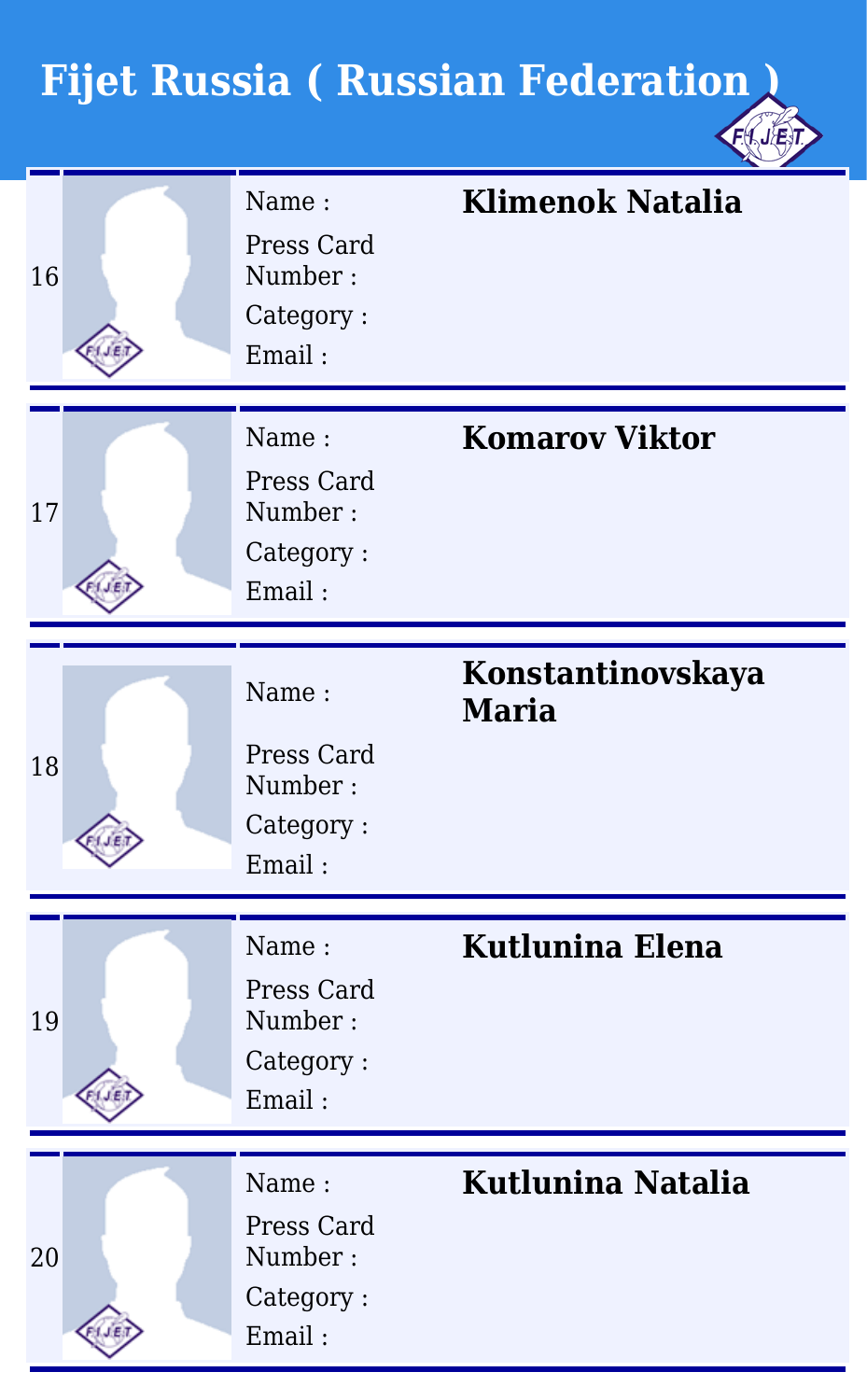| 21 | Name:<br>Press Card<br>Number:<br>Category:<br>Email: | Lebedeva Lidiia          |
|----|-------------------------------------------------------|--------------------------|
|    |                                                       |                          |
| 22 | Name:<br>Press Card<br>Number:<br>Category:<br>Email: | <b>Lisetskiy Vadim</b>   |
|    |                                                       |                          |
| 23 | Name:<br>Press Card<br>Number:<br>Category:<br>Email: | <b>Lozhko Vyacheslav</b> |
|    |                                                       |                          |
| 24 | Name:<br>Press Card<br>Number:<br>Category:<br>Email: | <b>Maey Aleksandr</b>    |
|    |                                                       |                          |
| 25 | Name:<br>Press Card<br>Number:<br>Category:<br>Email: | Markova Marinika         |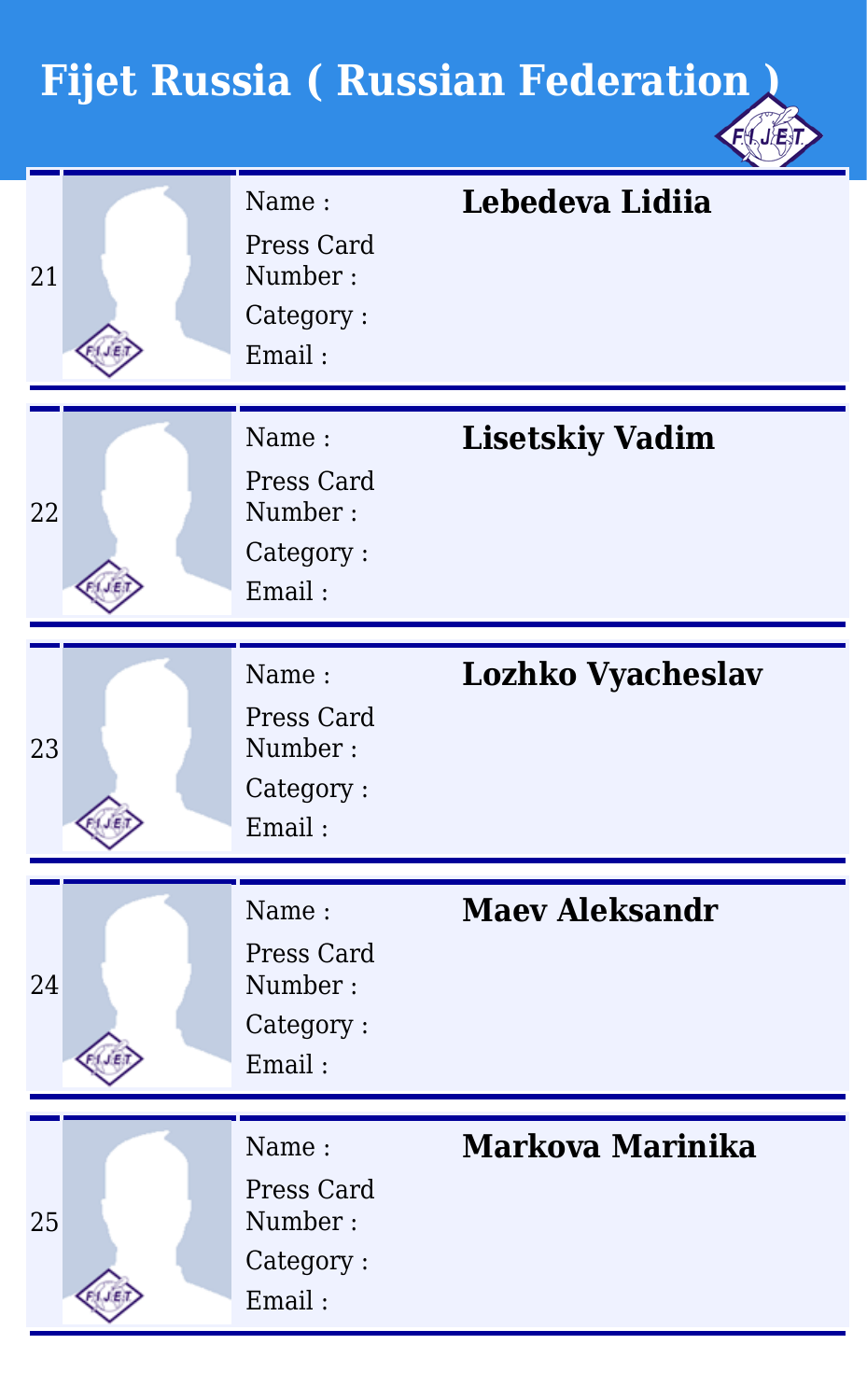| 26 | Name:<br>Press Card<br>Number:<br>Category:<br>Email: | <b>Miroleeva Daria</b> |
|----|-------------------------------------------------------|------------------------|
|    |                                                       |                        |
| 27 | Name:<br>Press Card<br>Number:<br>Category:<br>Email: | Naboka Natalia         |
|    |                                                       |                        |
| 28 | Name:<br>Press Card<br>Number:<br>Category:<br>Email: | <b>Naumov Vitaly</b>   |
|    |                                                       |                        |
| 29 | Name:<br>Press Card<br>Number:<br>Category:<br>Email: | Naumova Anna           |
|    |                                                       |                        |
| 30 | Name:<br>Press Card<br>Number:<br>Category:<br>Email: | Nedosekova Julia       |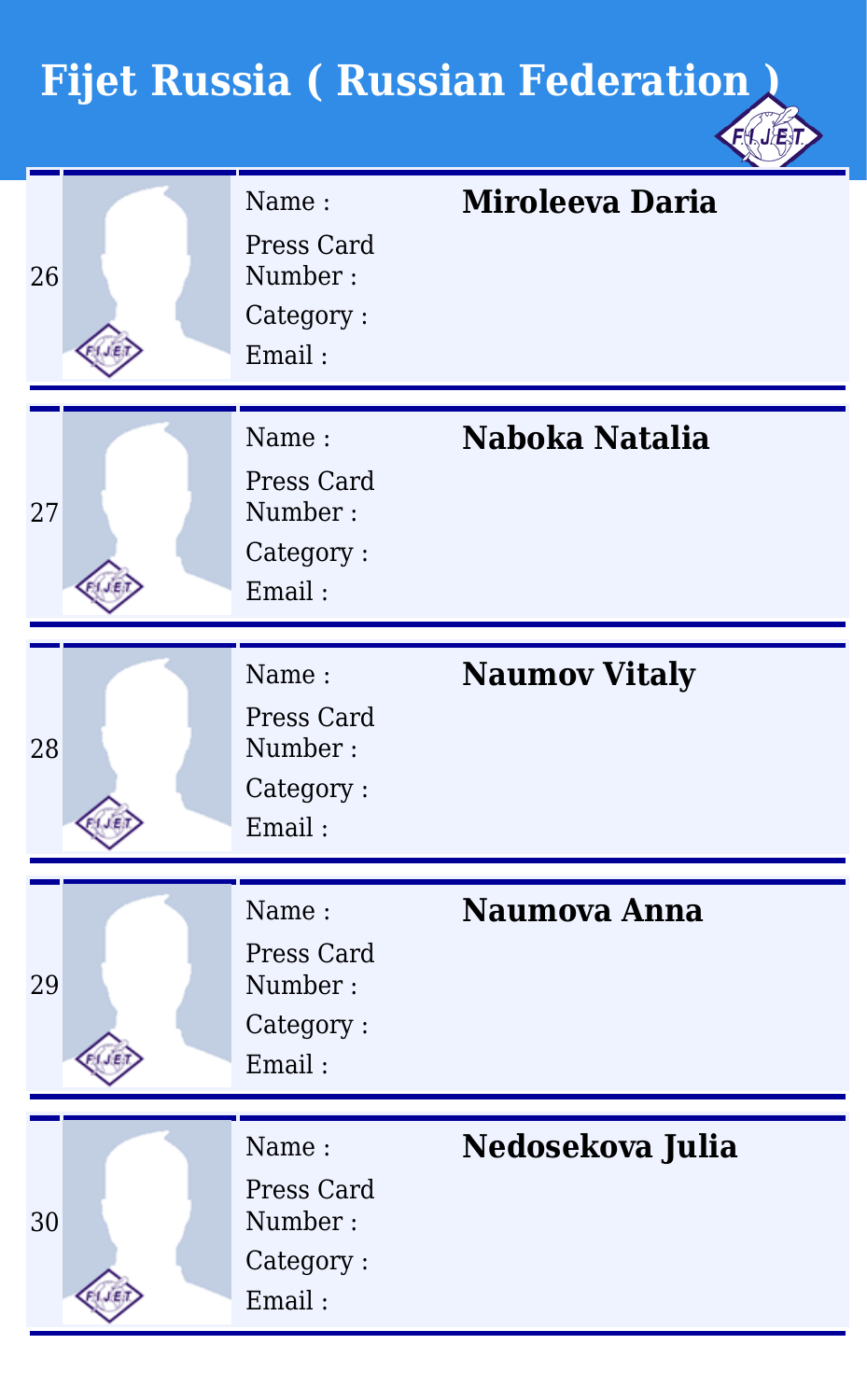| 31 | Name:<br>Press Card<br>Number:<br>Category:<br>Email: | Nikolaeva Anna           |
|----|-------------------------------------------------------|--------------------------|
|    |                                                       |                          |
| 32 | Name:<br>Press Card<br>Number:<br>Category:<br>Email: | <b>Novikov Vladimir</b>  |
|    |                                                       |                          |
| 33 | Name:<br>Press Card<br>Number:<br>Category:<br>Email: | <b>Odnoshevin Ilya</b>   |
|    |                                                       |                          |
| 34 | Name:<br>Press Card<br>Number:<br>Category:<br>Email: | Oleynikova Olesia        |
|    |                                                       |                          |
| 35 | Name:<br>Press Card<br>Number:<br>Category:<br>Email: | <b>Ostrovskiy Evgeny</b> |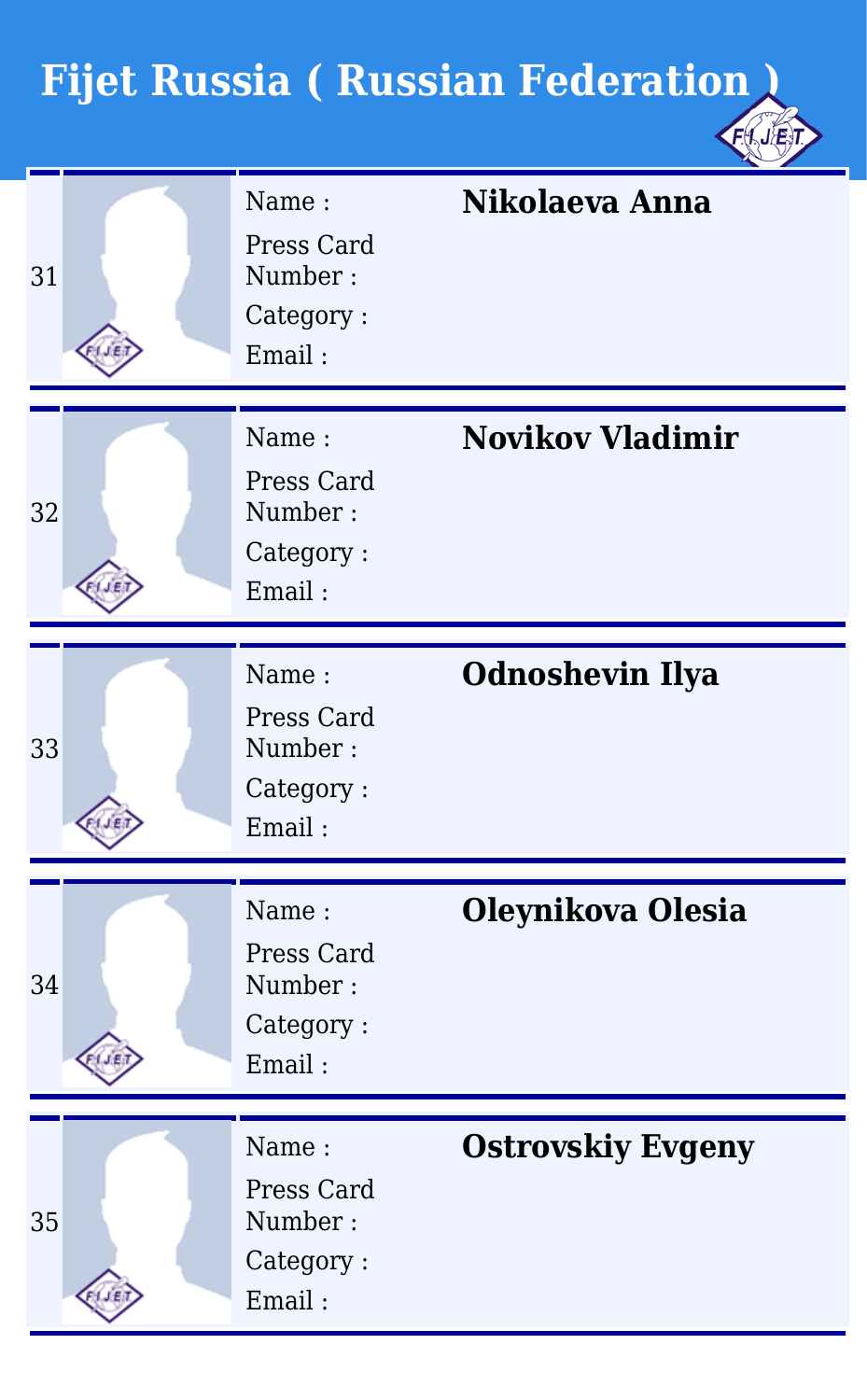| 36 | Name:<br>Press Card<br>Number:<br>Category:<br>Email: | <b>Pavlov Nikolai</b>      |
|----|-------------------------------------------------------|----------------------------|
|    |                                                       |                            |
| 37 | Name:<br>Press Card<br>Number:<br>Category:<br>Email: | Pol' Ksenia                |
|    |                                                       |                            |
| 38 | Name:<br>Press Card<br>Number:<br>Category:<br>Email: | <b>Prokhorov Alexandre</b> |
|    |                                                       |                            |
| 39 | Name:<br>Press Card<br>Number:<br>Category:<br>Email: | <b>Putrick Iurii</b>       |
|    |                                                       |                            |
| 40 | Name:<br>Press Card<br>Number:<br>Category:<br>Email: | <b>Rasulova Eleonora</b>   |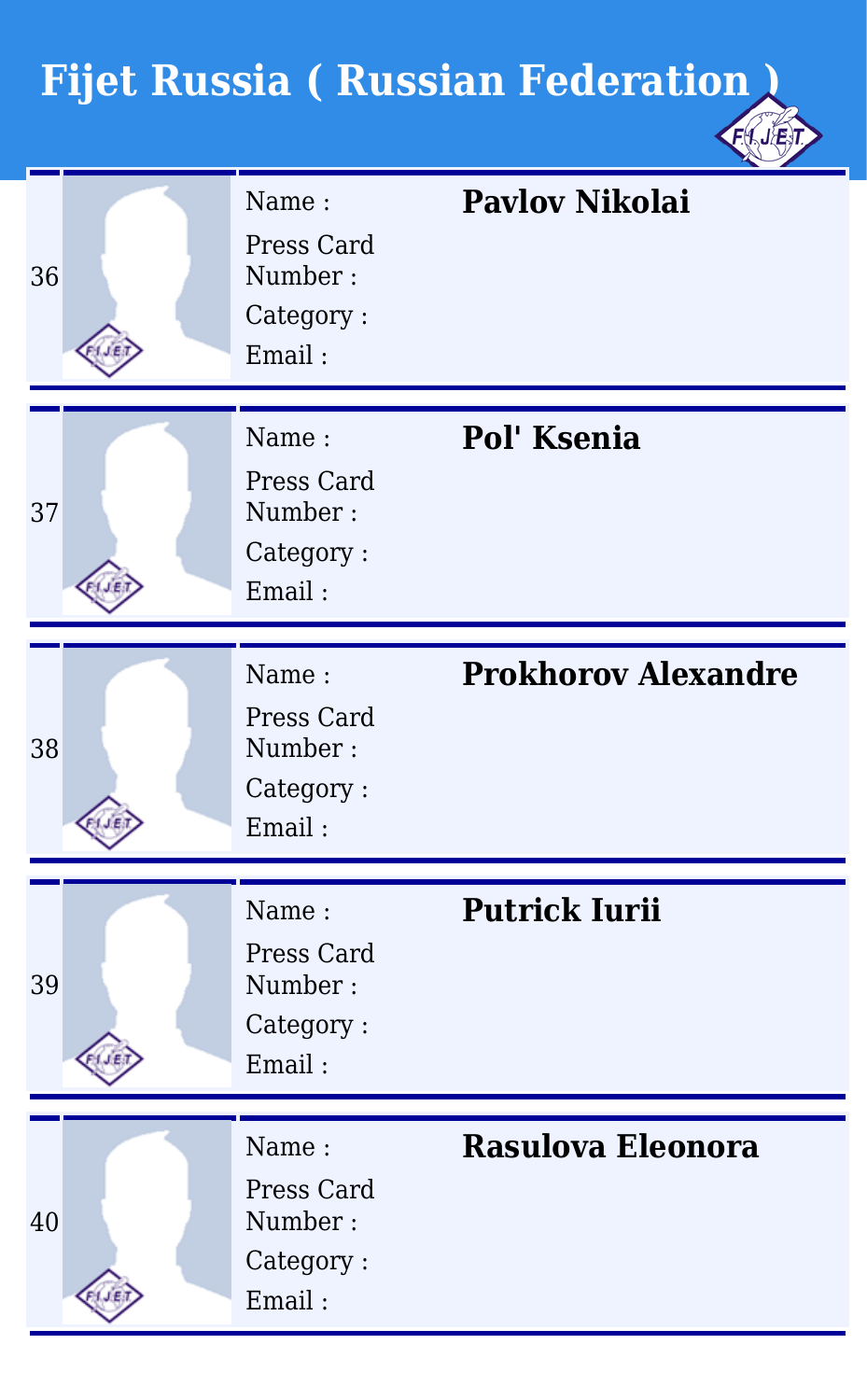| 41 | Name:<br>Press Card<br>Number:<br>Category:<br>Email: | <b>Rezevich Elena</b>     |
|----|-------------------------------------------------------|---------------------------|
|    |                                                       |                           |
| 42 | Name:<br>Press Card<br>Number:<br>Category:<br>Email: | <b>Slyesaryeva Marina</b> |
|    |                                                       |                           |
| 43 | Name:<br>Press Card<br>Number:<br>Category:<br>Email: | <b>Soloviev Aleksey</b>   |
|    |                                                       |                           |
| 44 | Name:<br>Press Card<br>Number:<br>Category:<br>Email: | <b>Stoforiadi Pavel</b>   |
|    |                                                       |                           |
| 45 | Name:<br>Press Card<br>Number:<br>Category:<br>Email: | <b>Strelkov Sergey</b>    |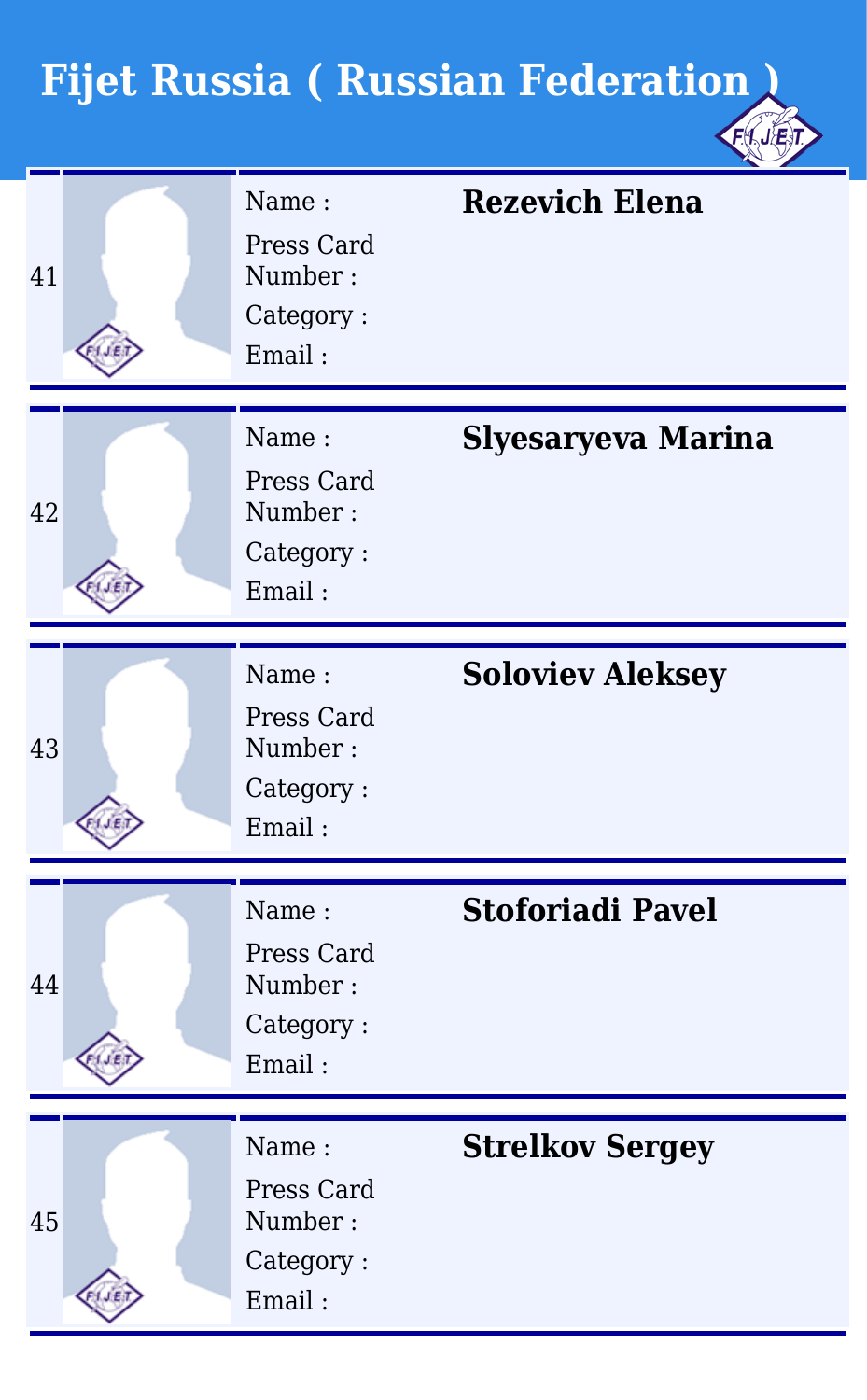| 46 | Name:<br>Press Card<br>Number:<br>Category:<br>Email: | <b>Tarasenko Nataliya</b> |
|----|-------------------------------------------------------|---------------------------|
|    |                                                       |                           |
| 47 | Name:<br>Press Card<br>Number:<br>Category:<br>Email: | <b>Tashchian Lilit</b>    |
|    |                                                       |                           |
| 48 | Name:<br>Press Card<br>Number:<br>Category:<br>Email: | <b>Tsvetov Petr</b>       |
|    |                                                       |                           |
| 49 | Name:<br>Press Card<br>Number:<br>Category:<br>Email: | <b>Usanov Grigory</b>     |
|    |                                                       |                           |
| 50 | Name:<br>Press Card<br>Number:<br>Category:<br>Email: | <b>Ushakova Elena</b>     |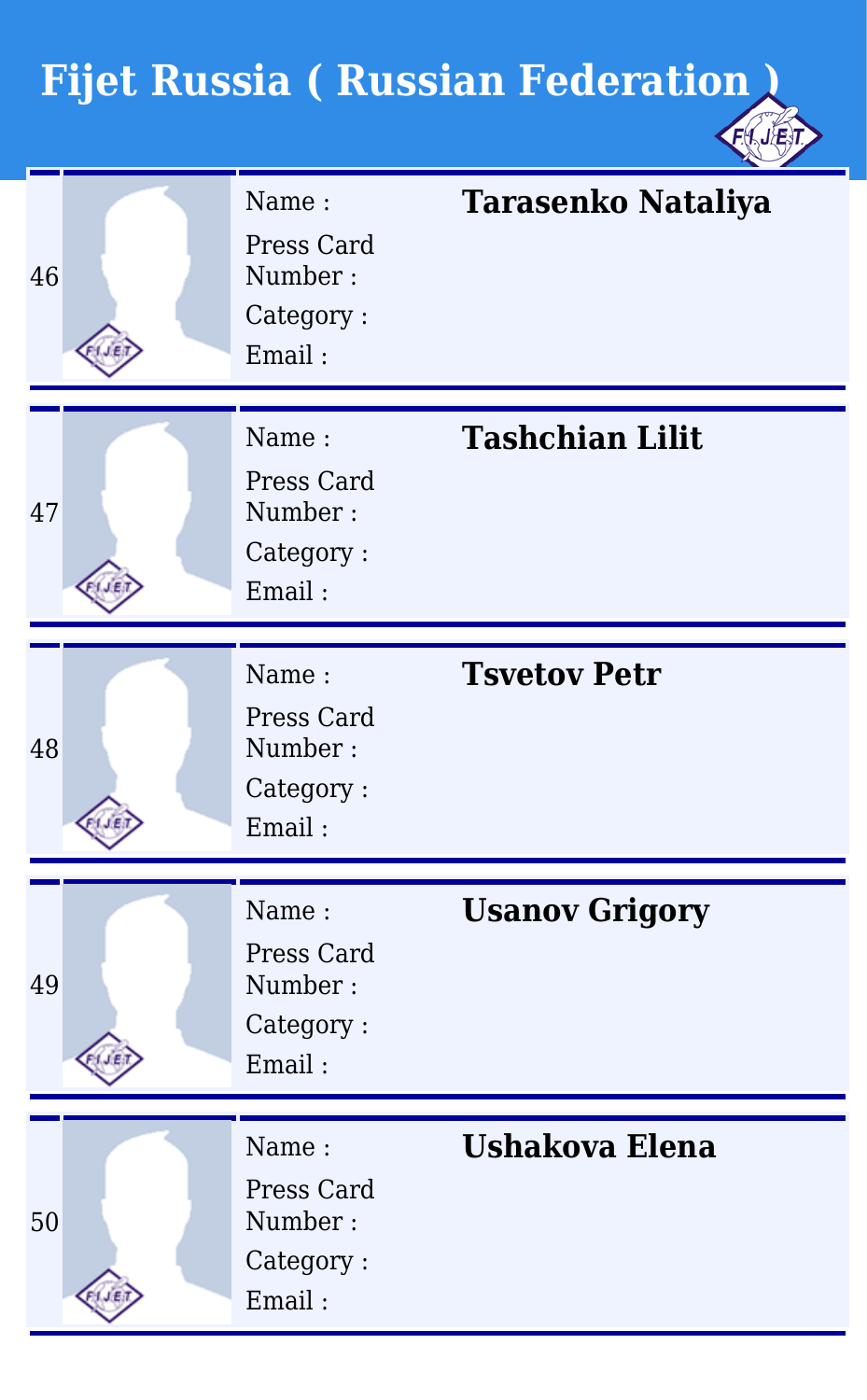| 51 | Name:<br>Press Card<br>Number:<br>Category:<br>Email: | <b>Vanchenko Alexey</b> |
|----|-------------------------------------------------------|-------------------------|
|    |                                                       |                         |
| 52 | Name:<br>Press Card<br>Number:<br>Category:<br>Email: | <b>Vasilev Aleksei</b>  |
|    |                                                       |                         |
| 53 | Name:<br>Press Card<br>Number:<br>Category:<br>Email: | <b>Velikanov Andrey</b> |
|    |                                                       |                         |
| 54 | Name:<br>Press Card<br>Number:<br>Category:<br>Email: | <b>Vengin Aleksey</b>   |
|    |                                                       |                         |
| 55 | Name:<br>Press Card<br>Number:<br>Category:<br>Email: | Volodchenko Olga        |